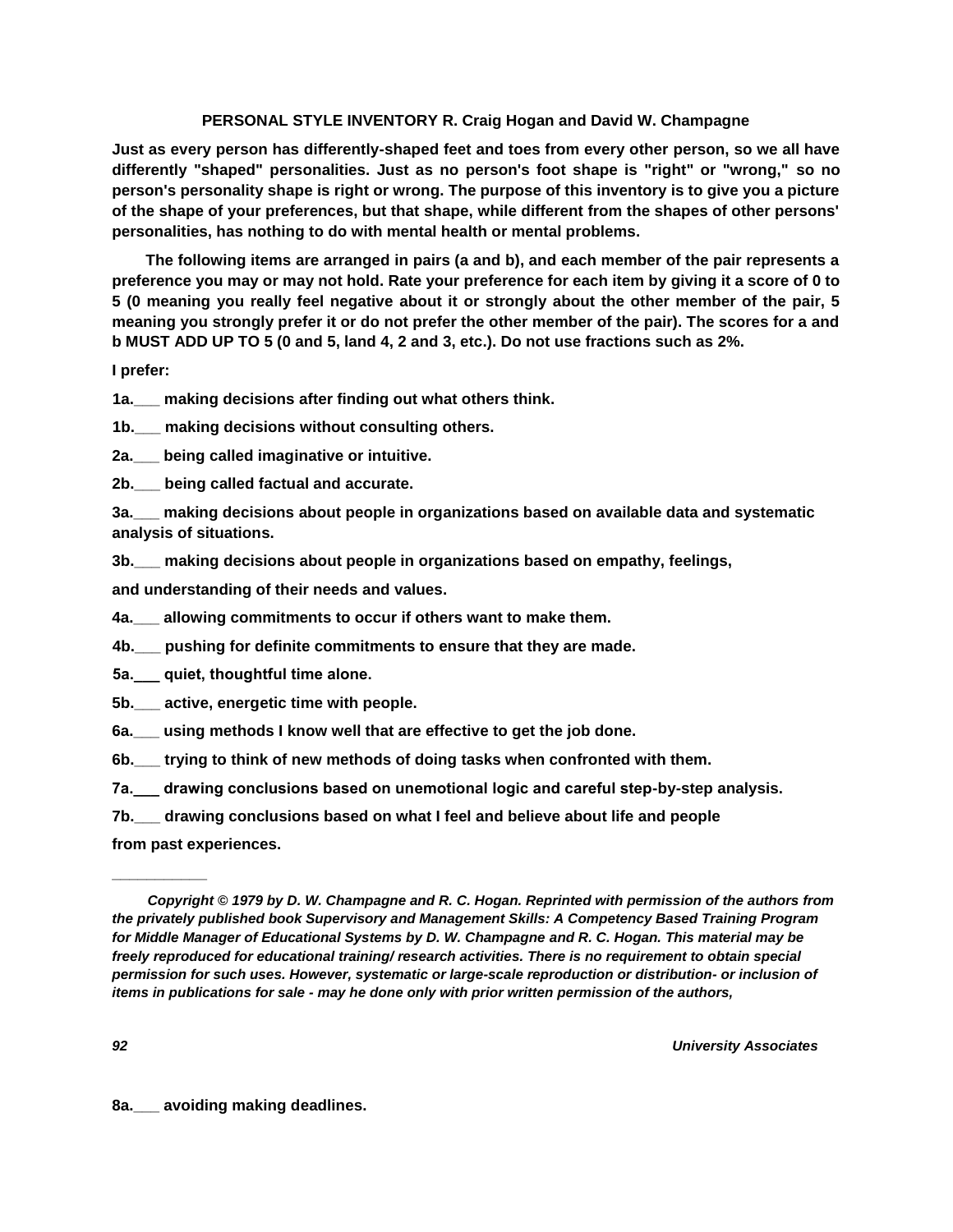- **8b.\_\_\_ setting a schedule and sticking to it.**
- **9a\_\_\_ talking a while and then thinking to myself about the subject.**
- **9b.\_\_\_ talking freely for an extended period and thinking to myself at a later time.**
- **10a.\_\_\_ thinking about possibilities.**
- **10b.\_\_\_ dealing with actualities.**
- **11a.\_\_\_ being thought of as a thinking person.**
- **11b.\_\_\_ being thought of as a feeling person.**
- **12a.\_\_\_ considering every possible angle for a long time before and after making a decision.**
- **12b.\_\_\_ getting the information I need, considering it for a while, and then making a**

**fairly quick, firm decision.**

- **13a.\_\_\_ inner thoughts and feelings others cannot see.**
- **13b.\_\_\_ activities and occurrences in which others join.**
- **14a.\_\_\_ the abstract or theoretical.**
- **14b.\_\_\_ the concrete or real.**
- **15a.\_\_\_ helping others explore their feelings.**
- **15b.\_\_\_ helping others make logical decisions.**
- **16a.\_\_\_ change and keeping options open.**
- **16b.\_\_\_ predictability and knowing in advance.**
- **17a.\_\_\_ communicating little of my inner thinking and feelings.**
- **17b.\_\_\_ communicating freely my inner thinking and feelings.**
- **18a.\_\_\_ possible views of the whole.**
- **18b.\_\_\_ the factual details available.**
- **19a.\_\_\_ using common sense and conviction to make decisions.**
- **19b.\_\_\_ using data, analysis, and reason to make decisions.**
- **20a.\_\_\_ planning ahead based on projections.**
- **20b.\_\_\_ planning as necessities arise, just before carrying out the plans.**
- **21a.\_\_\_ meeting new people.**
- **21b.\_\_\_ being alone or with one person I know well.**
- **22a.\_\_\_ ideas.**
- **22b.\_\_\_ facts.**

*The 1980 Annual Handbook for Group Facilitators 93*

**23a.\_\_\_ convictions.**

**23b.\_\_\_ verifiable conclusions.**

**24a.\_\_\_ keeping appointments and notes about commitments in notebooks or in appointment books as much as possible.**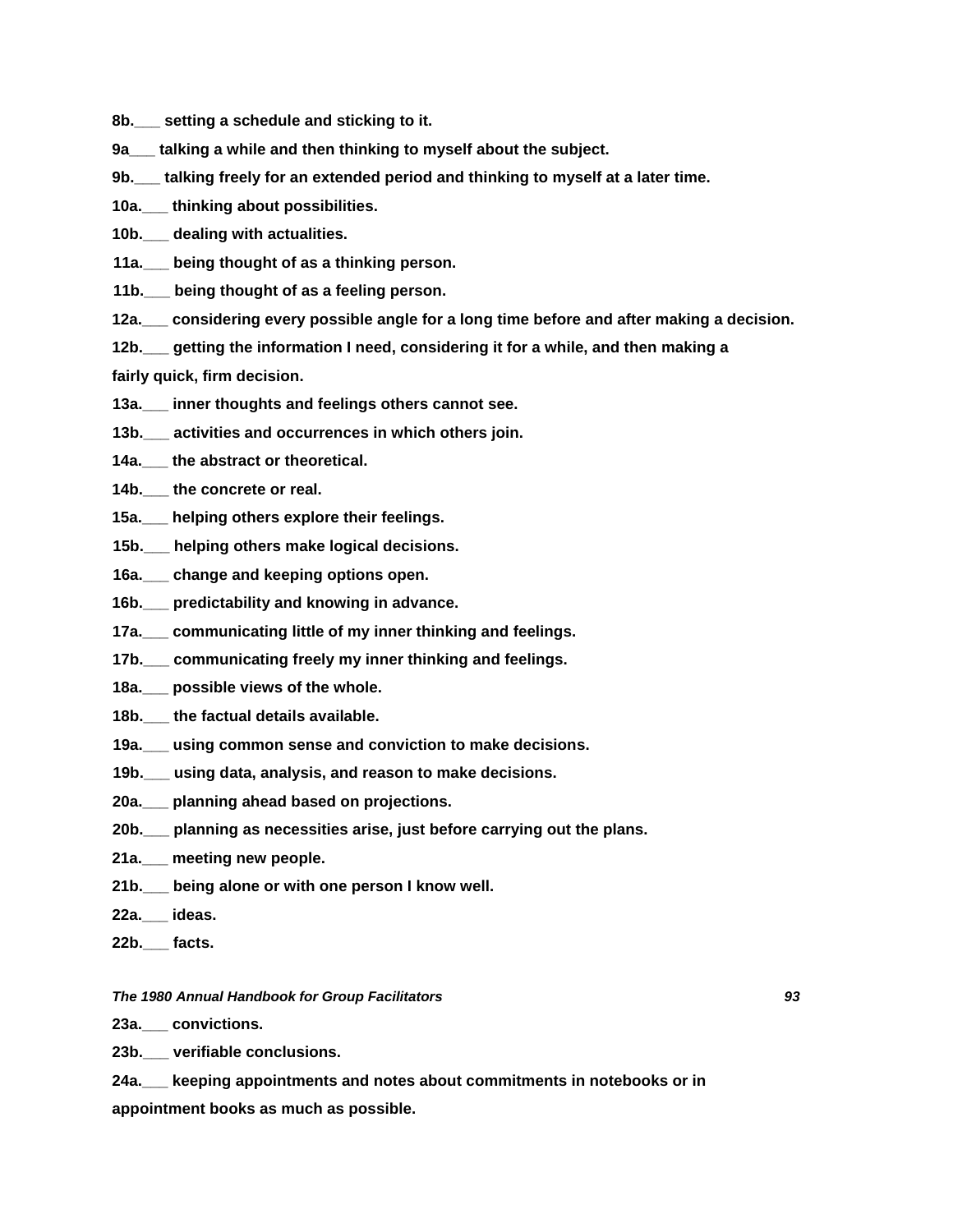**24b.\_\_\_ using appointment books and notebooks as minimally as possible (although**

**I may use them).**

**25a.\_\_\_ discussing a new, unconsidered issue at length in a group.**

**25b.\_\_\_ puzzling out issues in my mind, then sharing the results with another**

**person.**

- **26a.\_\_\_ carrying out carefully laid. detailed plans with precision.**
- **26b.\_\_\_ designing plans and structures without necessarily carrying them out.**
- **27a.\_\_\_ logical people.**
- **27b.\_\_\_ feeling people.**
- **28a.\_\_\_ being free to do things on the spur of the moment.**
- **28b.\_\_\_ knowing well in advance what I am expected to do.**
- **29a.\_\_\_ being the center of attention.**
- **29b.\_\_\_ being reserved.**
- **30a.\_\_\_ imagining the nonexistent.**
- **30b.\_\_\_ examining details of the actual.**

**3la.\_\_\_ experiencing emotional situations, discussions, movies. 3 lb. using my ability to analyze situations.**

**32a.\_\_\_ starting meetings at a prearranged time.**

**32b.\_\_\_ starting meetings when all are comfortable or ready.**

*94 University Associates*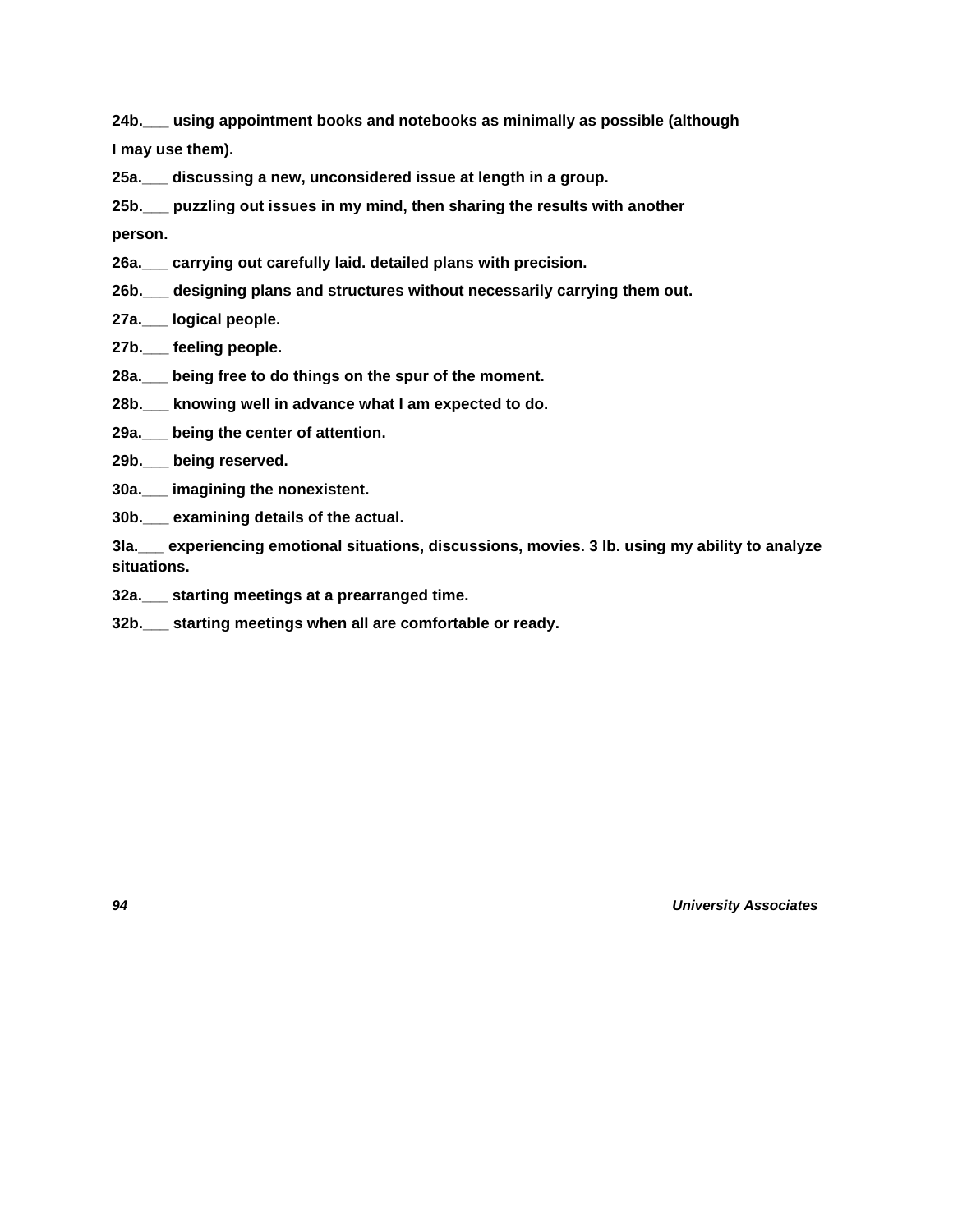# **PERSONAL STYLE INVENTORY SCORING SHEET**

*Instructions***: Transfer your scores for each item of each pair to the appropriate blanks. Be careful to check the a and b letters to be sure you are recording scores in the right blank spaces. Then total the scores for each dimension.**

| <b>Dimension</b>  |                      | <b>Dimension</b>       |              |
|-------------------|----------------------|------------------------|--------------|
| I                 | E                    | $\mathsf{N}$           | $\mathbb S$  |
| Item              | <b>Itern</b>         | <b>Item</b>            | <b>Item</b>  |
| 1b.               | 1a.                  | 2a.                    | $2b$ .       |
| $5a$ .            | 5b.                  | $6b$ .                 | $6a$ .       |
| $9a$ .            | 9b.                  | 10a.                   | 10b.         |
| $13a$ .           | 13b.                 | 14a.                   | 14b.         |
| $17a$ .           | 17b.                 | $18a$ .                | 18b.         |
| $21b$ .           | 21a.                 | 22a.                   | 22b.         |
| 25b.              | 25a.                 | $26b$ .                | 26a.         |
| 29b.              | 29a. <sub>____</sub> | $30a$ .                | 30b.         |
|                   |                      |                        |              |
| Total I__         | Total E__            | Total N <sub>___</sub> | Total $S$ __ |
|                   |                      |                        |              |
|                   |                      |                        |              |
| <b>Dimension</b>  |                      | <b>Dimension</b>       |              |
| $\mathsf T$       | F                    | P                      | J            |
| <b>Item</b>       | <b>Iterm</b>         | <b>Item</b>            | Item         |
| $3a$ .            | 3b.                  | 4a.                    | 4b.          |
| 7a. <sub>11</sub> | 7b.                  | $8a$ .                 | $8b$ .       |
| 11a.              | 11b.                 | 11a.                   | 12b.         |
| 15b.              | 15a.                 | $16a$ .                | 16b.         |
| 19b.              | 19a.                 | 20b.                   | 20a.         |
| 23b.              | 23a.                 | $24b$ .                | 24a.         |
| 27a.              | 27b.                 | 28a.                   | 28b.         |
| 31b.              | 31a.                 | 32b.                   | 32a.         |
|                   |                      |                        |              |

DEFINITIONS - THE FOUR PAIRS OF PREFERENCES